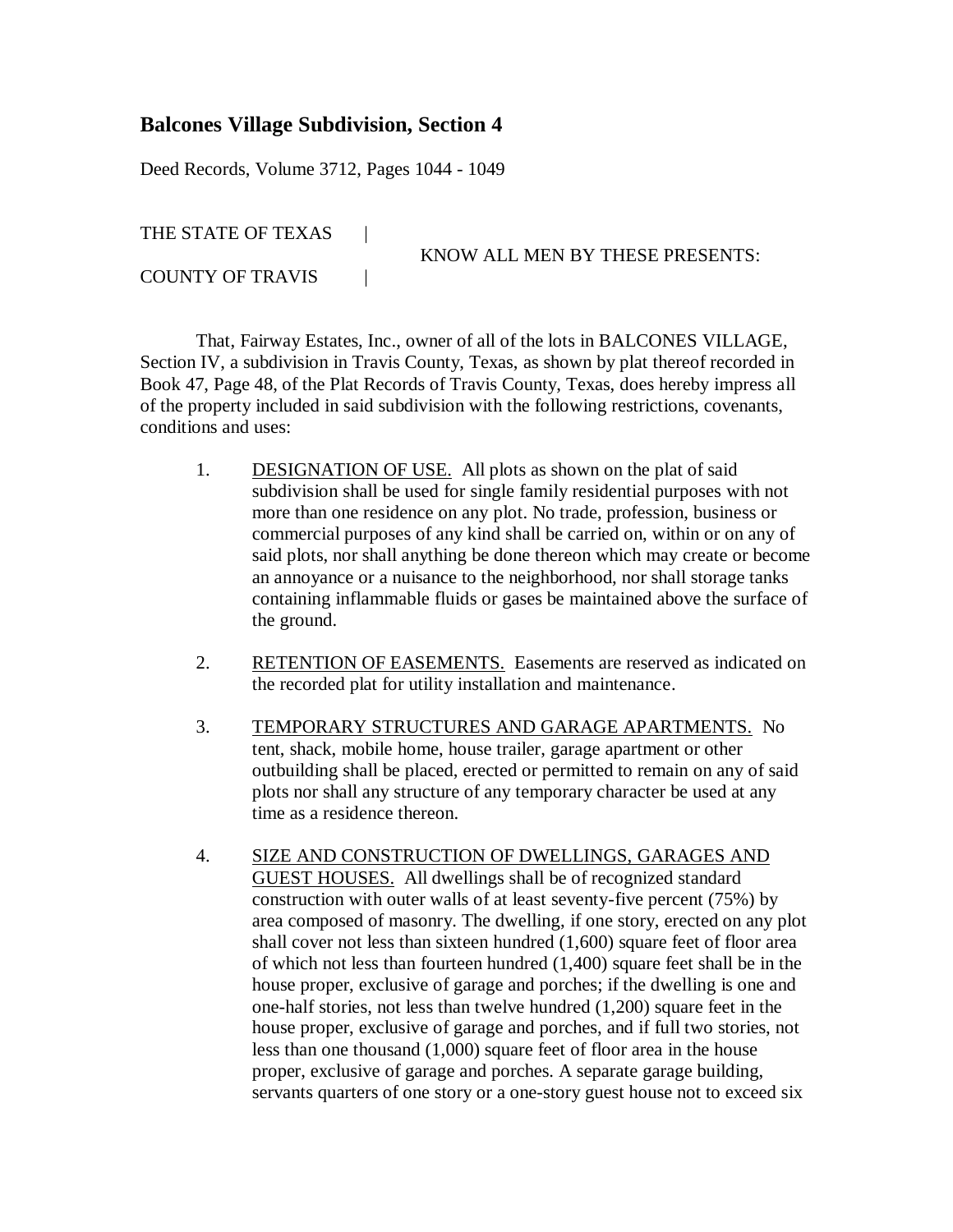hundred (600) square feet of floor area will be permitted provided that such structure or structures be attached to the main residence by common wall or by a covered passage way, and the outer walls of such structure be the same construction and percentage by area of masonry as the main dwelling; provided that all such garages shall not front or have the automobile passage opening face the front of the plot and the main dwelling be substantially completed prior to erection of such structures and provided further that all other restrictions, covenants, conditions and uses herein are complied with.

- 5. MINIMUM PLOT SIZE. No structure shall be erected or placed on any plot which plot has an average width of less than eighty (80) feet, nor shall any plot be re-subdivided into plots facing a side-street, or into plots any one of which shall have a width of less than eighty (80) feet at the front property line. For the purpose of these restrictions, a "plot" shall consist of a lot or lots having contiguous frontage and an average width of not less than eighty (80) feet. Notwithstanding the foregoing, any plot as now subdivided and delineated on the plat of said subdivision shall be considered a plot.
- 6. SET-BACK, FRONT LINE AND REAR LINE. No structure shall be located or erected on any plot nearer to the front plat line than as indicated by the "building line" shown on the recorded plat of said subdivision, nor nearer than five (5) feet to any side plot line except that the total combined set-back from both sides shall in no event be less than fifteen (15) feet nor nearer than thirty-five (35) feet to the rear plot line unless first approved by the architectural committee.
- 7. ORNAMENTAL STRUCTURES, FENCES, WALLS AND APPURTENANCES. No wire type fence of any description shall be permitted to be erected or maintained on any plot nor shall any fence, wall or hedge be maintained forward of the front wall line of the respective dwelling except retaining walls of not over 6 inches above plot grade.

Ornamental structures, fences and walls are permitted subject to approval in writing of the architectural committee referred to under Paragraph No. 8.

No radio or television or guy wires shall be maintained on any portion of any plot forward of the front wall line of the respective dwelling.

8. ARCHITECTURAL CONTROL. For the purpose of insuring the development of the subdivision as a residential area of high standards, an architectural committee, composed of James H. McCullick, W. B. Cotton and Ras Redwine, reserves the right to regulate and control the dwellings or structures or other improvements placed on each plot. No dwelling,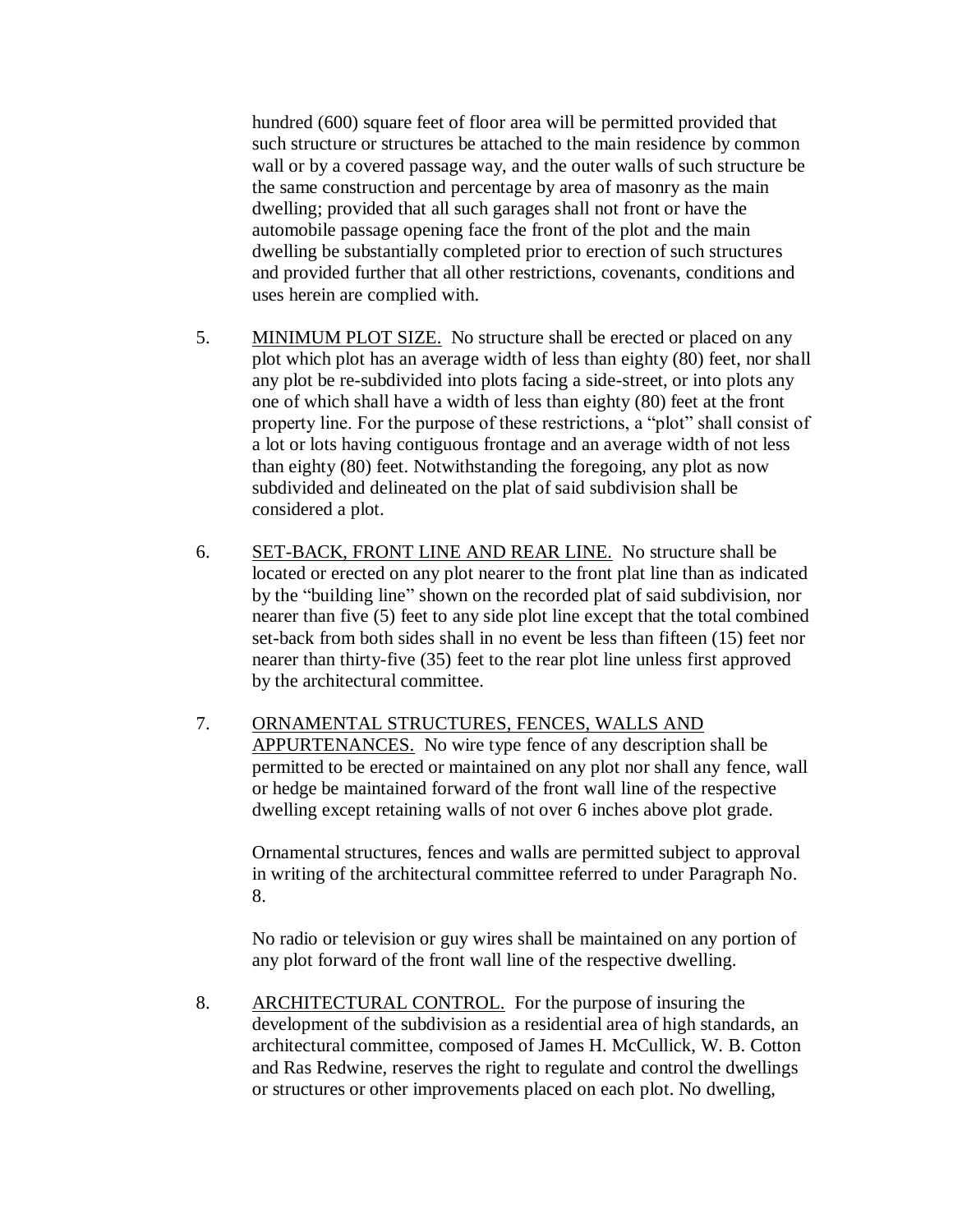wall, fence or other structure shall be placed upon such plot until the plan therefor and the plat plan have been approved in writing by the developer or the architectural committee or by an appointee of the architectural committee. Refusal of approval of the plans and specifications by the architectural committee may be based on any ground including purely aesthetic grounds which in the sole and uncontrolled discretion of the architectural committee shall seem sufficient. No alterations in the exterior appearance of any dwelling or structure shall be made without like approval. No dwelling or other structure shall remain unfinished for more than one (1) year after the same has been commenced.

- 9. ANIMALS. No animals, livestock or poultry shall be raised, bred or kept on any lot except that cats, dogs or other household pets may be kept provided that they are not kept, bred or maintained for any commercial purpose.
- 10. CLEANLINESS. No trash, ashes or any other refuse may be thrown or dumped on any vacant plot, park or drainage area in said subdivision.
- 11. SEWAGE. No dwelling in this subdivision shall be serviced other than by a public utility sanitary sewage system or a septic tank of not less than five hundred (500) gallon capacity with connecting drain field having not less than one hundred fifty (150) feet of lateral lines and the construction and installation thereof meeting the approval of the City/County Health Department.
- 12. GENERAL PROVISIONS. These provisions are hereby declared to be restrictions, conditions, covenants and uses running with the land and shall be fully binding on all persons acquiring property in BALCONES VILLAGE, SECTION IV, whether by descent, devise, purchase or otherwise and every person by the acceptance of title to any plot in this subdivision shall thereby agree to abide by and fully perform the foregoing restrictions, conditions, covenants and uses which shall be binding until January 1, 1988. On and after January 1, 1988, said restrictions, conditions, covenants and uses shall be automatically extended for successive periods of ten (10) years unless changed in whole or in part by a vote of three-fourths (3/4) majority of the then owners of the plots in BALCONES VILLAGE, SECTION IV, each plot to admit of one (1) vote.
- 13. PENALTY PROVISIONS. If any person or persons shall violate or attempt to violate any of the above restrictions, conditions, covenants and uses, it shall be lawful for any other person or persons owning any of the plots in BALCONES VILLAGE, SECTION IV, to prosecute proceedings in law or in equity against the person or persons violating or attempting such violation to prevent him or them from so doing, or to recover